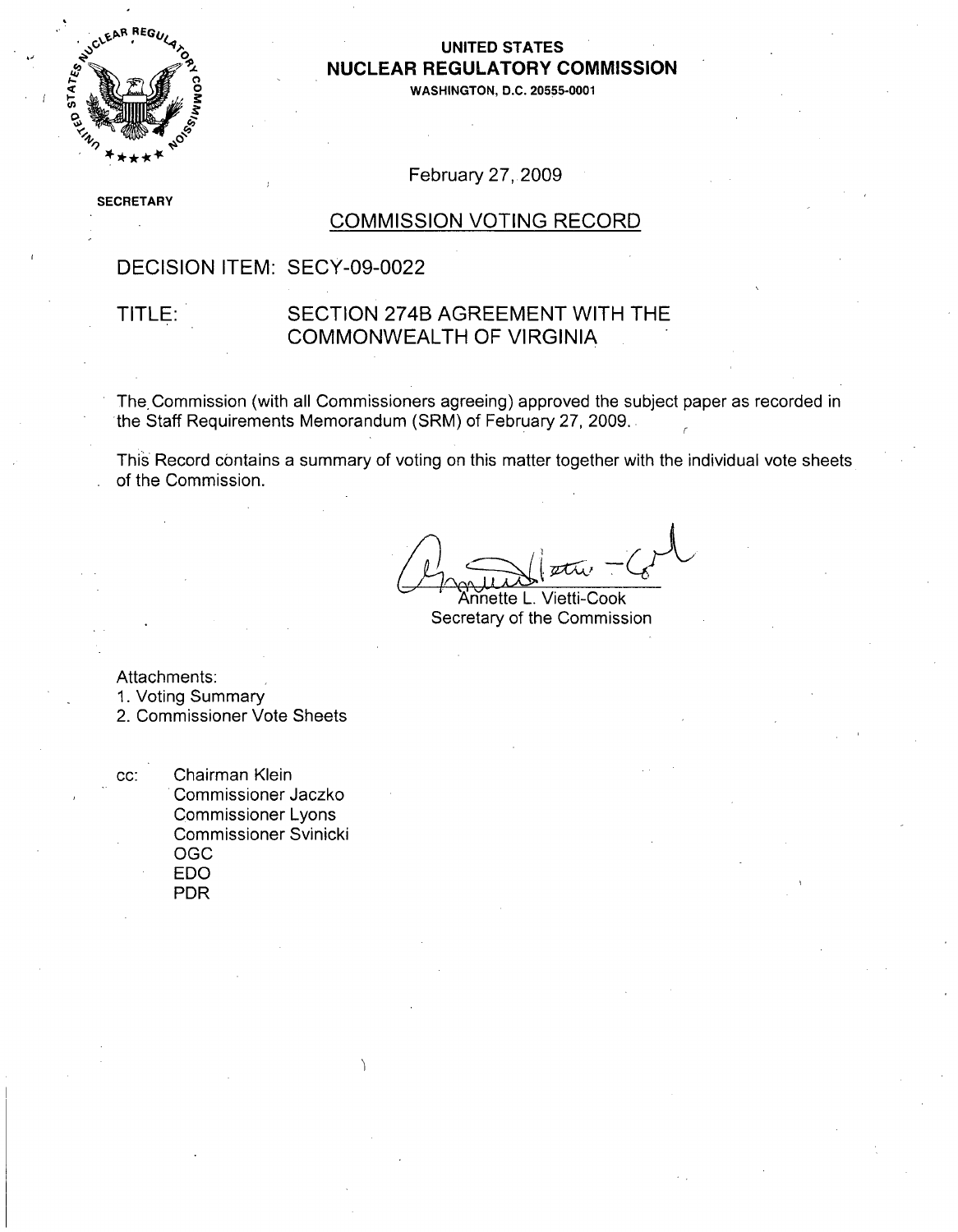#### VOTING SUMMARY - SECY-09-0022

### RECORDED VOTES

|                          | <b>NOT</b>                               |             |
|--------------------------|------------------------------------------|-------------|
|                          | APRVD DISAPRVD ABSTAIN PARTICIP COMMENTS | <b>DATE</b> |
| CHRM. KLEIN <sup>1</sup> | $\boldsymbol{\mathsf{X}}$                | 2/27/09     |
| COMR. JACZKO             | X                                        | 2/25/09     |
| <b>COMR. LYONS</b>       | X                                        | 2/19/09     |
| <b>COMR. SVINICKI</b>    | Х                                        | 2/23/09     |

### COMMENT RESOLUTION

In their vote sheets, all Commissioners approved the staffs recommendation as reflected in the SRM issued on February 27, 2009.

**1** The Commissioner-signed vote sheet for Chairman Klein was not available at the time of public release of this Voting Record. The Chairman's vote sheet will be added to the Voting Record when it is available.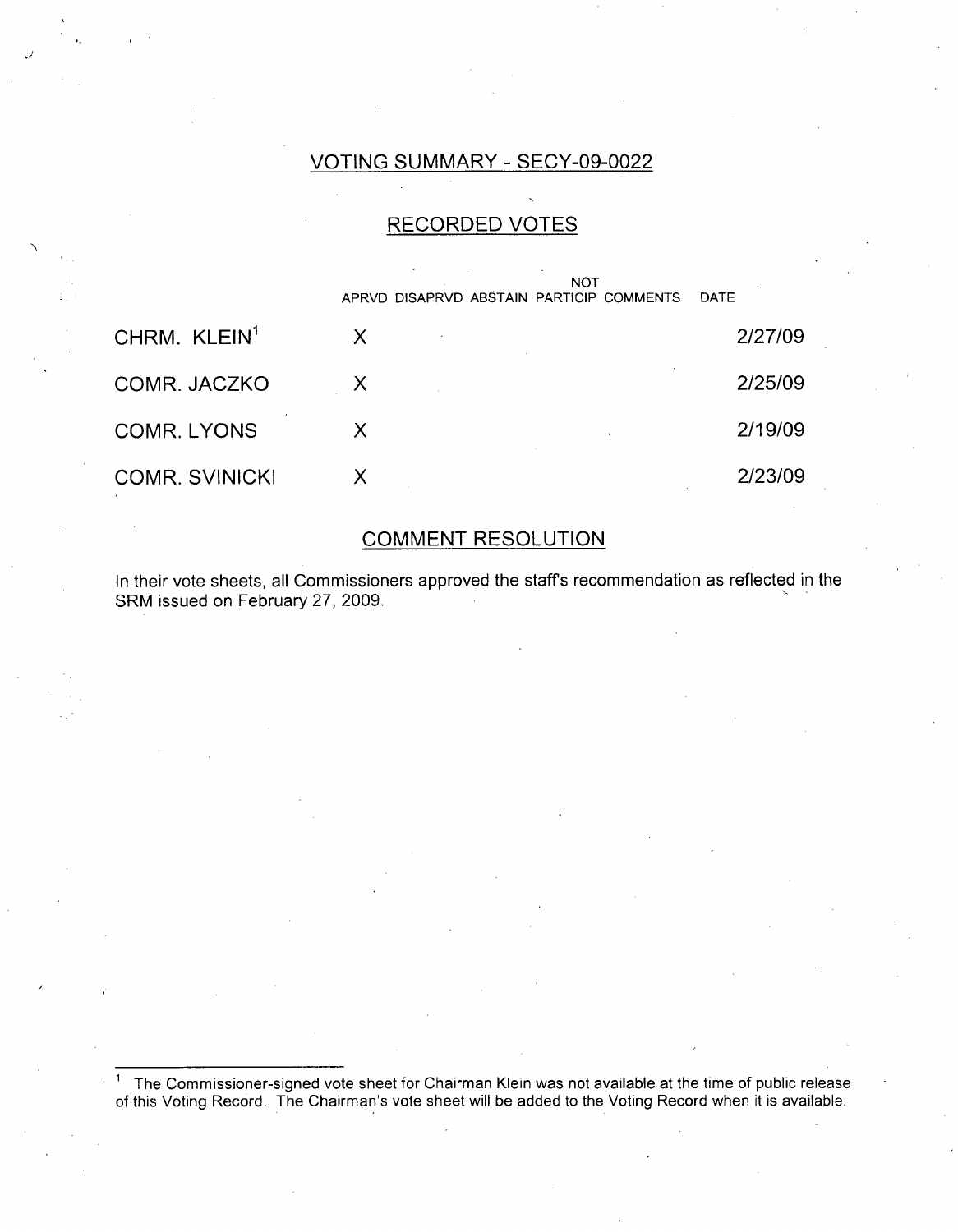## RESPONSE SHEET

| TO:                                        | <b>Annette Vietti-Cook, Secretary</b>                                      |  |  |
|--------------------------------------------|----------------------------------------------------------------------------|--|--|
| <b>FROM:</b>                               | <b>CHAIRMAN KLEIN</b>                                                      |  |  |
| <b>SUBJECT:</b>                            | SECY-09-0022 - SECTION 274b AGREEMENT WITH<br>THE COMMONWEALTH OF VIRGINIA |  |  |
| Approved XX                                | Disapproved ______ Abstain _____                                           |  |  |
| <b>Not Participating</b>                   |                                                                            |  |  |
| <b>COMMENTS:</b><br>Below Attached None XX |                                                                            |  |  |
|                                            |                                                                            |  |  |

 $\frac{184}{SIGNATIVE}\xrightarrow{2/21/05}DEK$ 

Entered on "STARS" Yes  $\sqrt{N}$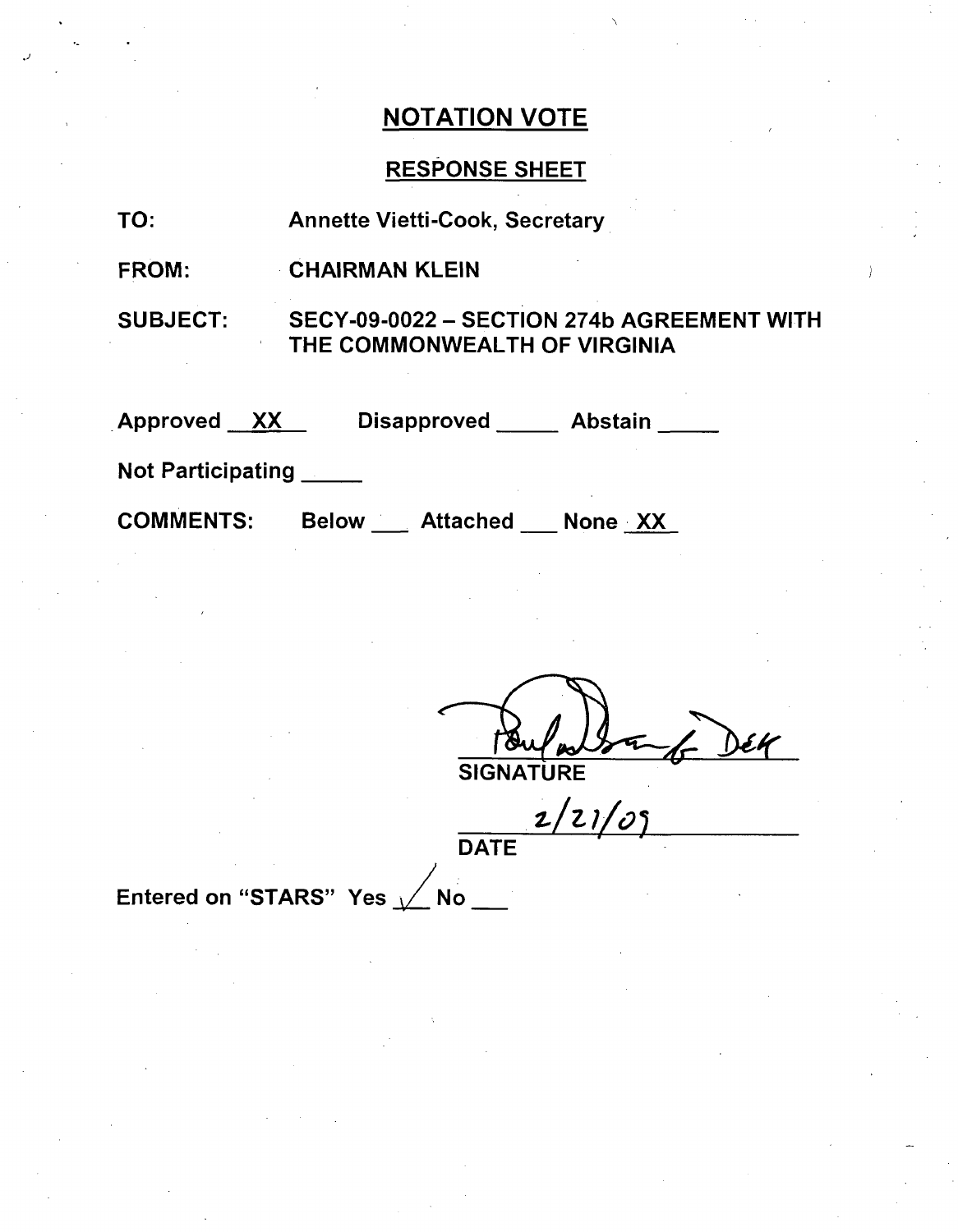### RESPONSE SHEET

FROM: COMMISSIONER JACZKO

SUBJECT: SECY-09-0022 - SECTION 274b AGREEMENT WITH THE COMMONWEALTH OF VIRGINIA

| Approved ___ | <b>Disapproved</b> | <b>Abstain</b> |
|--------------|--------------------|----------------|
|              |                    |                |

Not Participating \_\_\_\_\_

COMMENTS: Below \_\_\_\_ Attached \_\_\_ None \_<u>X</u>

**SIGNATURE** 

 $\sqrt{25}$  $\overline{z}$ **DATE** 

Entered on "STARS" Yes X No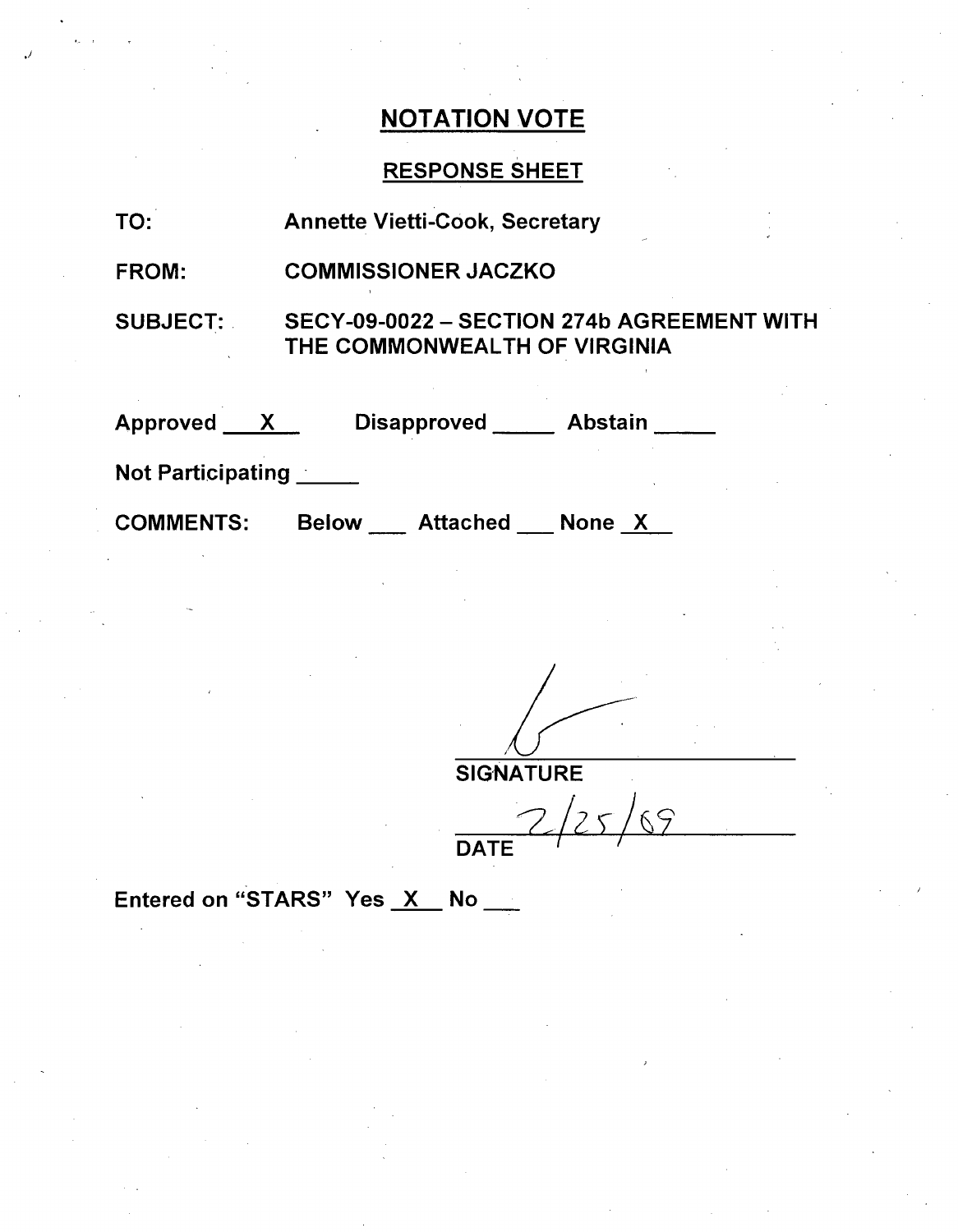## RESPONSE SHEET

| TO:                      | <b>Annette Vietti-Cook, Secretary</b>                                      |  |  |
|--------------------------|----------------------------------------------------------------------------|--|--|
| <b>FROM:</b>             | <b>COMMISSIONER LYONS</b>                                                  |  |  |
| <b>SUBJECT:</b>          | SECY-09-0022 - SECTION 274b AGREEMENT WITH<br>THE COMMONWEALTH OF VIRGINIA |  |  |
| Approved X               | $\square$ Disapproved<br>Abstain                                           |  |  |
| <b>Not Participating</b> |                                                                            |  |  |
| <b>COMMENTS:</b>         | Attached None X<br><b>Below</b>                                            |  |  |

 $\sqrt[3]{\text{ons}}$ Б SIGNATURE

<u>21 19 109</u> DATE

Entered on "STARS" Yes \_\_ No \_\_